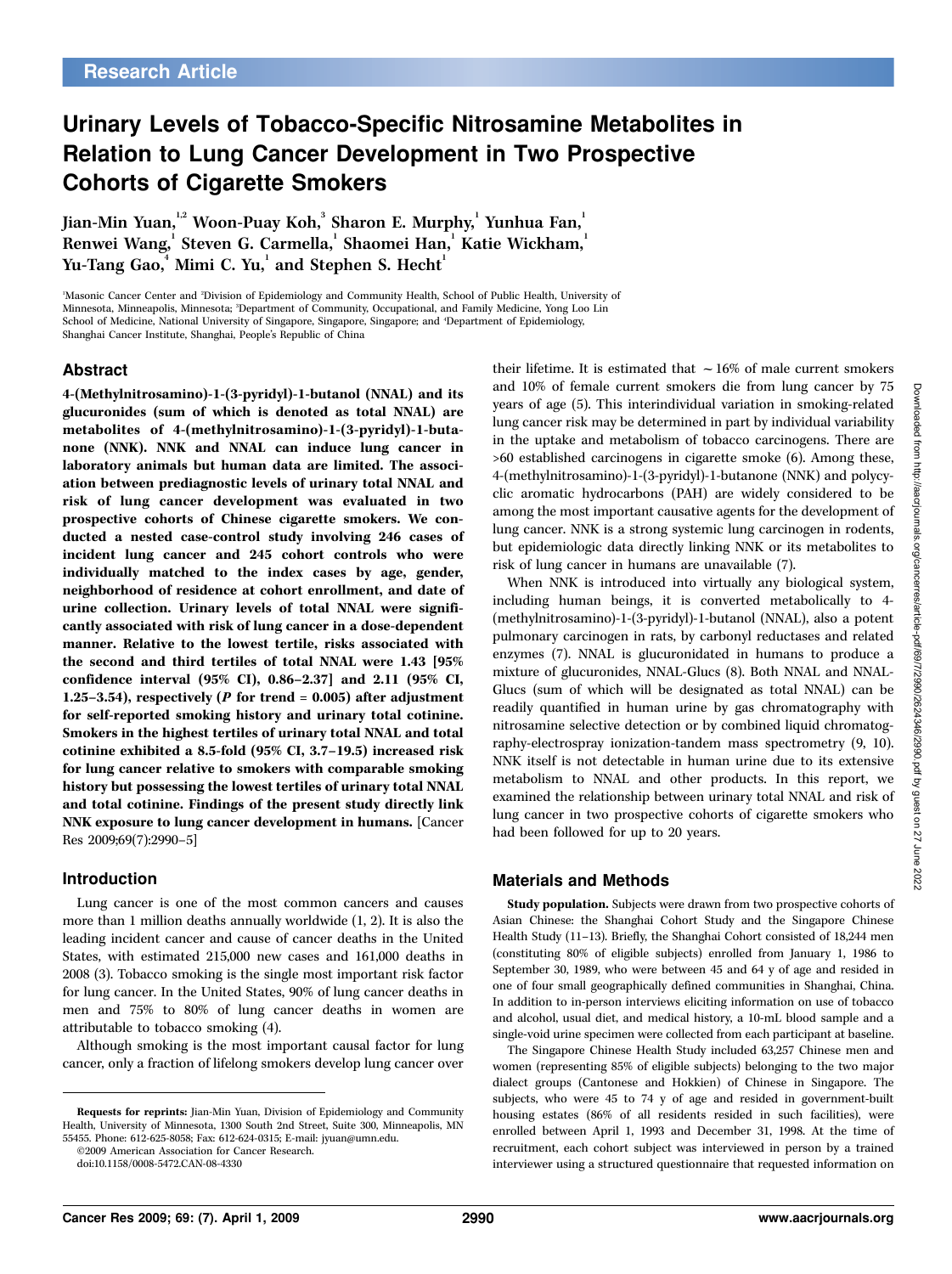demographics, lifetime use of tobacco, current consumption of alcoholic beverages, current physical activity, menstrual and reproductive histories (women only), occupational exposure, medical history, and family history of cancer. Information about dietary habits during the past 12 mo was obtained using a validated food frequency questionnaire (14). We requested blood (or buccal cells if blood donation was refused) and single-void urine specimens from a random 3% sample of cohort participants between April 1994 and December 1999. Beginning in January 2000, request for biospecimens was extended to all surviving members of the cohort. During the same time, a follow-up survey conducted by telephone brought up to date subjects' histories on use of tobacco and alcohol, medical and medication histories, and, for women, menopausal status and lifetime use of replacement hormones. By April 2005, all surviving cohort subjects had been contacted for biospecimen donation. Samples were obtained from 32,535 participants, representing 61% of eligible subjects. In summary, for subjects whose urine donation occurred during 1994 to 1999, there is an  $\sim$  1-y interval between dates when smoking history and urine specimens were collected, whereas the corresponding time interval for the remaining subjects was  $\sim$  7 mo.

Both cohorts have been actively and passively followed for cancer occurrence and deaths since inception. To date, 769 (4.2%) and 17 (<0.05%) subjects were lost to follow-up in Shanghai and Singapore, respectively (15, 16).

The Shanghai Cohort Study has been approved by the Institutional Review Boards at the University of Minnesota and the Shanghai Cancer Institute. The Singapore Chinese Health Study has been approved by the Institutional Review Boards at the University of Minnesota and the National University of Singapore.

Nested case-control study. We used a nested case-control design to examine the association between urinary total NNAL and lung cancer risk among cigarette smokers in the two Chinese cohorts. The nested casecontrol set for the Shanghai Cohort was based on a previous study of lung cancer within that cohort (17). Each of 259 incident cases of lung cancer diagnosed by March 1997 was individually matched to three cohort members who were free of cancer and alive at the time of cancer diagnosis of the index case. The matching criteria were age (within 2 y), date of biospecimen collection (within 1 mo), and neighborhood of residence at study enrollment. The present study included only cases who were current smokers at baseline, together with one individually matched control per case who also was a current smoker at baseline. For cases with two or more qualifying controls, one was randomly selected. After exclusion of 99 cases (44 were never or former smokers at baseline, 44 were without any matched controls who were current smokers at baseline, and 11 were depleted of urine samples), 160 lung cancer cases and 160 controls remained.

As of November 2005, there were 99 incident lung cancers among participants of the Singapore Chinese Health Study who donated urine specimens and who were current cigarette smokers at biospecimen collection. For each case, one control subject individually matched to the index case by smoking status at baseline (i.e., current smoker), gender, dialect group (Hokkien, Cantonese), age at enrollment  $(\pm 3 \text{ y})$ , date of baseline interview ( $\pm 2$  y), and date of biospecimen collection ( $\pm 6$  mo) was randomly selected from all cohort members who were alive and free of cancer on the date of cancer diagnosis of the index case.

Laboratory methods. The assay for quantifying total NNAL in urine was performed by a modification of a previously published method (9). The method involves solid-phase extraction of urine with Chem-Elute and Oasis MCX mixed mode cation exchange cartridges followed by quantification by gas chromatography with nitrosamine selective detection. The detection limit of NNAL was 0.04 pmol/mL. The intraday precision of the assay was 10.9% relative SD (RSD) and interday precision was 13.7% RSD (9, 18). Quantification of total cotinine (free cotinine plus cotinine N-glucuronide) in urine was carried out by gas chromatography-mass spectrometry as previously described (19, 20). Urinary creatinine was assayed by Fairview-University Medical Center Diagnostic Laboratories (Minneapolis) with a Kodak Ektachem 500 chemistry analyzer.

Assays for total NNAL failed on six urine samples (two cases and four controls). Cotinine was not measured on four additional subjects (three

cases and one control) because their urine samples were depleted after measurement of total NNAL. We further excluded 17 subjects (8 cases and 9 controls) with cotinine levels below 35 ng/mL urine, who most likely were nonsmokers at the time of urine collection. Therefore, the final sample size for the present study consisted of 246 lung cancer cases (155 from the Shanghai Cohort and 91 from the Singapore Cohort) and 245 control subjects (152 from the Shanghai Cohort and 93 from the Singapore Cohort).

**Statistical analysis.** The  $\chi^2$  test and the t test were used to compare the distributions of selected variables between lung cancer cases and controls. Urinary total NNAL level was expressed in units of pmol/mg creatinine to correct for varying water contents of individual spot urine samples. The distribution of urinary total NNAL was markedly skewed toward high values, which were corrected to a large extent by transformation to logarithmic values. Therefore, formal statistical testing was performed on logarithmically transformed values, and geometric (as opposed to arithmetic) mean is presented. The analysis of covariance (ANCOVA) method  $(21)$  was used to examine  $(a)$  the difference in urinary total NNAL levels across varying levels of urinary cotinine and (b) the difference in urinary total NNAL levels between cases and controls with adjustment for age, year of interview, year of sample collection, gender and dialect group (Singapore subjects only), and study location (Shanghai versus Singapore) when both cohorts were analyzed.

To maximize the number of subjects available for data analysis, we broke the individually matched case-control pairs and the unconditional logistic regression method was used. All matching factors (age, gender, dialect group, year of interview, and year of sample collection) were included in all logistic regression models. To examine the independent role of urinary total NNAL in predicting risk of lung cancer, number of cigarettes per day (continuous), number of years of smoking (continuous), and the concentration of urinary total cotinine (ng/mg creatinine) were included in logistic regression models. We assessed the association between biomarker and lung cancer risk by means of the odds ratio (OR), and its corresponding 95% confidence interval (95% CI) and P value. Study subjects were grouped into tertiles according to the distribution of the given biomarker among controls within each cohort. We first analyzed data from each cohort separately. Although the distributions of urinary total NNAL were dissimilar between Shanghai and Singapore, the NNAL-lung cancer risk associations were comparable for the two cohorts ( $P = 0.54$ ). Therefore, results based on both cohorts combined, with adjustment for study location (Shanghai versus Singapore), were presented.

Statistical analyses were carried out using Statistical Analysis System software version 9.1 (SAS Institute). All P values reported are two sided, and those that were <0.05 were considered to be statistically significant.

#### **Results**

Of the 246 cases, 187 were histopathologically confirmed; there were 76 squamous cell cancers, 64 adenocarcinomas, 17 small cell cancers, 11 non–small cell cancers, and 19 other cell types. The remaining 57 cases were based on clinical diagnosis including radiography or computer-assisted tomography. The mean age  $(\pm SD)$  of all case patients at cancer diagnosis was 65.6 ( $\pm$ 6.8) years. The corresponding figure for matched control subjects at the time of cancer diagnosis of index cases was 65.5 ( $\pm$ 6.9) years. The average time interval between baseline biospecimen collection and cancer diagnosis was 4.0 ( $\pm$ 2.5) years, ranging from 1 month to 10.4 years.

Age at recruitment, level of education, and body mass index were comparable for lung cancer cases and controls within each cohort (Table 1). For both cohorts, individuals who developed lung cancer relative to those who remained cancer-free showed higher numbers of cigarettes per day and number of years of smoking, and these differences within the Shanghai Cohort were statistically significant (Table 1). Urinary total cotinine levels also were higher for cases than controls in both cohorts, but only the difference within the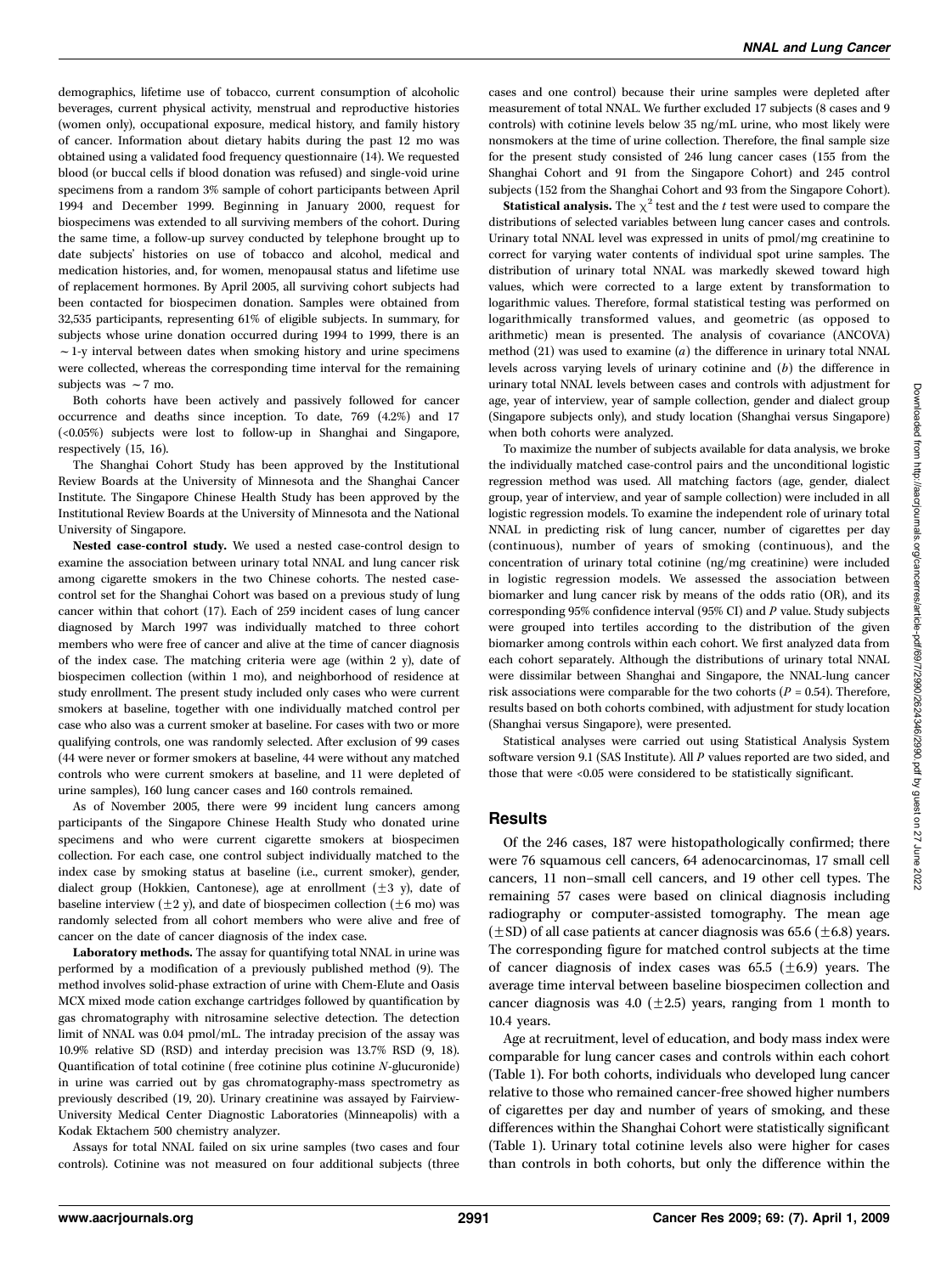Table 1. Baseline demographic and lifestyle characteristics of current smokers who developed lung cancer (cases) and those who remained cancer-free (controls) in the Shanghai Cohort Study and the Singapore Chinese Health Study

|                                                | Shanghai Cohort |              |          | Singapore Cohort |               |       |  |
|------------------------------------------------|-----------------|--------------|----------|------------------|---------------|-------|--|
|                                                | Cases           | Controls     | $P^*$    | Cases            | Controls      | $P^*$ |  |
| Total no. subjects                             | 155             | 152          |          | 91               | 93            |       |  |
| Age at interview $(y)$ , mean $(SD)$           | 57.9 (4.8)      | 57.6 (4.7)   | 0.61     | 61.1(6.5)        | 61.3(6.4)     | 0.83  |  |
| Sex, $n$ $(\%)$                                |                 |              |          |                  |               |       |  |
| Males                                          | 155(100)        | 152(100)     |          | 80 (87.9)        | 81 (87.1)     | 0.87  |  |
| Females                                        | 0(0)            | 0(0)         |          | 11(12.1)         | 12(12.9)      |       |  |
| Body mass index $(kg/m2)$ , mean (SD)          | 21.5(2.8)       | 21.8(3.0)    | 0.34     | 21.6(2.8)        | 22.0(2.6)     | 0.23  |  |
| Level of education, $n$ (%)                    |                 |              |          |                  |               |       |  |
| No formal education                            | 18(11.6)        | 8(5.3)       | 0.12     | 28(30.8)         | 24(25.8)      | 0.61  |  |
| Primary school                                 | 61(39.4)        | 60 (39.5)    |          | 53 (58.2)        | 55(59.1)      |       |  |
| Secondary school                               | 76 (49.0)       | 84 (55.2)    |          | 10(11.0)         | 14(15.1)      |       |  |
| No. cigarettes per day, mean (SD)              | 20.7(7.7)       | 15.3(7.2)    | < 0.0001 | 19.5(12.2)       | 18.2(14.4)    | 0.50  |  |
| No. years of smoking, mean (SD)                | 36.7(8.2)       | 33.6(9.1)    | 0.002    | 48.2(10.0)       | 46.6(10.7)    | 0.29  |  |
| No. pack-years of smoking, mean (SD)           | 38.4 (16.7)     | 26.0(14.4)   | < 0.0001 | 47.1(32.0)       | 43.2(33.8)    | 0.42  |  |
| Urinary cotinine (ng/mg creatinine), mean (SD) | 3,033(2,244)    | 1,972(1,573) | < 0.0001 | 2,873 (1,758)    | 2,517 (1,825) | 0.18  |  |
| Alcohol drinking, $n$ (%)                      |                 |              |          |                  |               |       |  |
| <b>Nondrinkers</b>                             | 69 (44.5)       | 65 (42.8)    | 0.76     | 50(55.0)         | 64 (68.8)     | 0.05  |  |
| Regular drinkers                               | 86 (55.5)       | 87 (57.2)    |          | 41 $(45.0)$      | 29(31.2)      |       |  |
| No. alcoholic drinks per day, mean (SD)        | 3.7(3.2)        | 2.4(1.8)     | 0.002    | 1.4(2.2)         | 1.0(1.5)      | 0.32  |  |

\* P values (two-sided) were derived from t test (for means) or  $\chi^2$  (for frequencies) statistics.

<sup>t</sup> Among alcohol drinkers only.

Shanghai Cohort was statistically significant (Table 1). The mean concentration of urinary total cotinine was comparable between the two cohorts for either controls ( $P = 0.51$ ) or cases ( $P = 0.21$ ).

Urinary total NNAL level increased with increasing levels of urinary total cotinine in cases and controls of both cohorts (both Ps for trend < 0.0001). The Spearman's correlation coefficients between urinary total NNAL and cotinine for the Shanghai and Singapore cohort subjects were 0.49 and 0.58, respectively (both  $Ps < 0.0001$ ; data not shown).

Lung cancer cases had statistically significantly higher levels of urinary total NNAL than control subjects in both cohorts ( $P < 0.001$ ) and  $P = 0.018$ ; Table 2). Urinary total NNAL concentrations were higher among Singapore cases and controls than their counterparts in Shanghai ( $P < 0.001$  in both instances; Table 2).

Table 3 shows that urinary total NNAL and urinary total cotinine independently and significantly predicted risk of lung cancer in smokers from Singapore and Shanghai, who possessed comparable self-reported smoking history. The strength of both sets of associations was dose dependent in the Shanghai and Singapore cohorts separately and combined with adjustment for study location (i.e., Shanghai versus Singapore; Table 3).

Table 4 presents the joint effects of urinary total NNAL and total cotinine on risk of lung cancer in smokers with comparable smoking history. Subjects in the highest versus the lowest tertiles of total NNAL and total cotinine exhibited an 8.5-fold (95% CI, 3.7–19.5) increased risk of lung cancer.

Increased levels of urinary total isothiocyanates and serum  $\beta$ cryptoxanthin have been found to be associated with decreased risk of lung cancer in the Shanghai Cohort previously (17, 22). Further adjustment for these two factors actually strengthened the positive NNAL-lung cancer association in the Shanghai Cohort Study. The adjusted ORs (95% CIs) for the second and third tertile of total NNAL associated with lung cancer risk were 1.67 (0.83– 3.36) and 2.19 (1.08–4.44), respectively, compared with the lowest tertile of NNAL ( $P$  for trend = 0.03).

## **Discussion**

This study shows that total NNAL in urine of smokers collected years before cancer diagnosis is significantly associated with their subsequent risk of developing lung cancer. These findings corroborate the large body of laboratory data on NNK carcinogenicity in animals, further strengthening the notion that NNK in tobacco smoke is a major contributor to lung cancer in smokers.

This study also shows that among smokers with comparable smoking history, there is a close to 9-fold variation in subsequent risk of lung cancer between those with high versus low levels of urinary total NNAL and total cotinine. These findings have public health implications. Our results suggest that levels of total NNAL and total cotinine in urine are important predictors of lung cancer risk in cigarette smokers, beyond the predictive indices of smoking intensity (number of cigarettes smoked per day) and duration (number of years of regular smoking). We believe that these two noninvasive biomarkers of tobacco smoke exposure can serve as the starting point of an individual-based, predictive model for lung cancer risk in a smoker. Tobacco smoke contains at least 60 established carcinogens, such as PAHs, 1,3-butadiene, and other volatile carcinogens (6). Inclusion of some of these as-yet-to-be developed biomarkers is likely to be critical in rendering the eventual risk assessment model as a useful tool in predicting the lifetime risk of lung cancer in an individual smoker.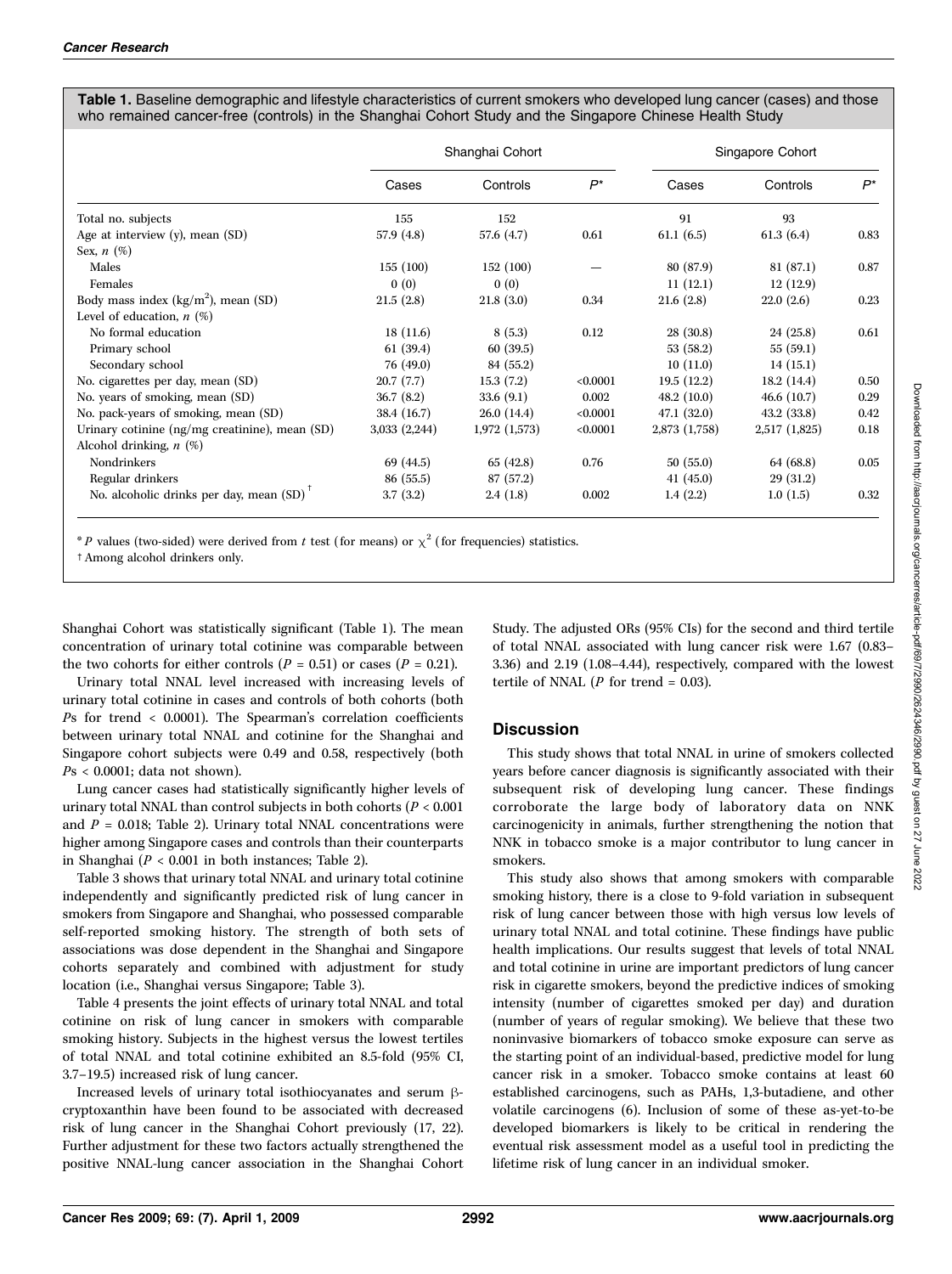Table 2. Baseline urinary concentrations of total NNAL among current smokers who developed lung cancer (cases) and those who remained cancer-free (controls) in the Shanghai Cohort Study and the Singapore Chinese Health Study

|                         |     | Cases                     |              | Controls                  |          |  |
|-------------------------|-----|---------------------------|--------------|---------------------------|----------|--|
|                         | n   | NNAL (pmol/mg creatinine) | $\mathsf{n}$ | NNAL (pmol/mg creatinine) |          |  |
| Shanghai Cohort         |     |                           |              |                           |          |  |
| Median (range)          | 155 | $0.22(0.02-4.55)$         | 152          | $0.15(0.01-2.23)$         | < 0.0001 |  |
| Geometric mean (95% CI) | 155 | $0.23(0.20-0.26)$         | 152          | $0.15(0.13-0.17)$         | < 0.0001 |  |
| Singapore Cohort        |     |                           |              |                           |          |  |
| Median (range)          | 91  | $0.89(0.10-3.51)$         | 93           | $0.59(0.11-4.56)$         | 0.007    |  |
| Geometric mean (95% CI) | 91  | $0.89(0.75-1.05)$         | 93           | $0.66$ $(0.56 - 0.78)$    | 0.018    |  |
| $P^*$                   |     | < 0.0001                  |              | < 0.0001                  |          |  |

NOTE: The least-squares means were derived from multivariate regression models with age at recruitment, year of interview, year of biospecimen collection, gender and dialect group (for Singapore Cohort only), and study location (Shanghai versus Singapore;for both cohorts combined only) as covariates.

\*Two-sided P values were derived from Wilcoxon log-rank test (for median) or ANCOVA (for geometric mean).

This study shows that measurements of urinary cotinine and total NNAL at a single time point in a smoker can substantially improve the predictive power of a lung cancer risk assessment model based solely on self-reported smoking history (number of cigarettes smoked per day, number of years of regular smoking). Self-reports of smoking intensity and duration are expected to be imprecise. Information on smoking behavior, such as depth of inhalation and number of puffs per cigarette, is difficult, if not impossible, to assess via a questionnaire-based interview. Furthermore, interview-based assessment of smoking intensity

and duration does not capture interindividual variability in metabolism of tobacco carcinogens. Therefore, it is not surprising that appropriately chosen biomarkers would significantly improve the predictive power of a lung cancer risk assessment model based solely on self-reported history of smoking habits.

NNAL is found only in the urine of people who use tobacco products or are exposed to secondhand tobacco smoke because NNK is a tobacco-specific compound, which is not present in the diet or in any other environment. NNK itself is extensively

| Table 3. Urinary levels of total NNAL and cotinine in relation to risk of developing lung cancer among current smokers in the |
|-------------------------------------------------------------------------------------------------------------------------------|
| Shanghai Cohort Study and the Singapore Chinese Health Study                                                                  |

|                                  | Shanghai Cohort |                      |                        | Singapore Cohort |                                                                                                |                                                                                                | Both cohorts combined |                     |                                       |
|----------------------------------|-----------------|----------------------|------------------------|------------------|------------------------------------------------------------------------------------------------|------------------------------------------------------------------------------------------------|-----------------------|---------------------|---------------------------------------|
|                                  | $Ca/Co*$        | OR (95% CI) '        |                        |                  | OR (95% CI) <sup><math>+</math></sup> Ca/Co <sup>*</sup> OR (95% CI) <sup><math>+</math></sup> | OR (95% CI) <sup><math>+</math></sup> Ca/Co <sup>*</sup> OR (95% CI) <sup><math>+</math></sup> |                       |                     | OR (95% CI) <sup><math>#</math></sup> |
| NNAL in tertile $\delta$         |                 |                      |                        |                  |                                                                                                |                                                                                                |                       |                     |                                       |
| First (low)                      | 25/51           | 1.00                 | $1.00$ <sup>  </sup>   | 18/31            | 1.00                                                                                           | 1.00                                                                                           | 43/82                 | 1.00                | 1.00                                  |
| Second                           | 46/51           | $1.85(0.99 - 3.45)$  | $1.56(0.79-3.07)$      | 26/31            | $1.47(0.66 - 3.25)$                                                                            | $1.39(0.61 - 3.17)$                                                                            | 72/82                 | $1.68(1.03-2.74)$   | $1.43(0.86 - 2.37)$                   |
| Third (high)                     | 84/50           | $3.59(1.96 - 6.58)$  | $2.04(1.02-4.05)$      | 47/31            | $2.72(1.27-5.83)$                                                                              | $2.64(1.10-6.34)$                                                                              | 131/81                | $3.14(1.97-5.01)$   | $2.11(1.25-3.54)$                     |
| P for trend                      |                 | <0.0001              | 0.04                   |                  | 0.008                                                                                          | 0.03                                                                                           |                       | < 0.0001            | 0.005                                 |
| Cotinine in tertile <sup>1</sup> |                 |                      |                        |                  |                                                                                                |                                                                                                |                       |                     |                                       |
| First (low)                      | 14/56           | 1.00                 | $1.00**$               | 17/25            | 1.00                                                                                           | $1.00**$                                                                                       | 31/81                 | 1.00                | 1.00                                  |
| Second                           | 60/50           | $4.94(2.46-9.94)$    | $3.17(1.51-6.64)$      | 24/32            | $1.08(0.48-2.46)$                                                                              | $0.92(0.40-2.16)$                                                                              | 84/82                 | $2.69(1.61-4.51)$   | $2.23(1.31-3.80)$                     |
| Third (high)                     | 81/46           | $7.39(3.68 - 14.82)$ | $3.76$ $(1.75 - 8.06)$ | 50/36            | $2.11(0.96 - 4.60)$                                                                            | $1.65(0.69 - 3.97)$                                                                            | 131/82                | $4.39(2.64 - 7.29)$ | $3.16(1.82 - 5.50)$                   |
| P for trend                      |                 | < 0.0001             | 0.002                  |                  | 0.04                                                                                           | 0.22                                                                                           |                       | < 0.0001            | < 0.0001                              |

\* No. cases/no. controls.

t ORs were adjusted for age, year of interview, year of sample collection, gender and dialect group (for Singapore Cohort only), and study location (for both cohorts combined only).

 $\ddagger$  ORs were further adjusted for number of cigarettes per day and number of years of smoking. For NNAL, ORs were further adjusted for urinary cotinine. For cotinine, ORs were further adjusted for urinary total NNAL.

 $$The tertile cutoff values of NNAL for the Shanghai Cohort were  $\leq 0.105, 0.106$  to 0.209, and  $\geq 0.210$  pmol/mg creatinine; for the Singapore Cohort,$  $\leq$ 0.468, 0.469 to 0.819, and  $\geq$ 0.820 pmol/mg creatinine.

 $\parallel$  Two-sided P for the difference in the NNAL-lung cancer risk association between the two cohorts was 0.54.

The tertile cutoff values of cotinine were  $\leq$ 1,196, 1,197 to 2,614, and  $\geq$ 2,615 ng/mg creatinine.

\*\* Two-sided P for the difference in the cotinine-lung cancer risk association between the two cohorts was 0.07.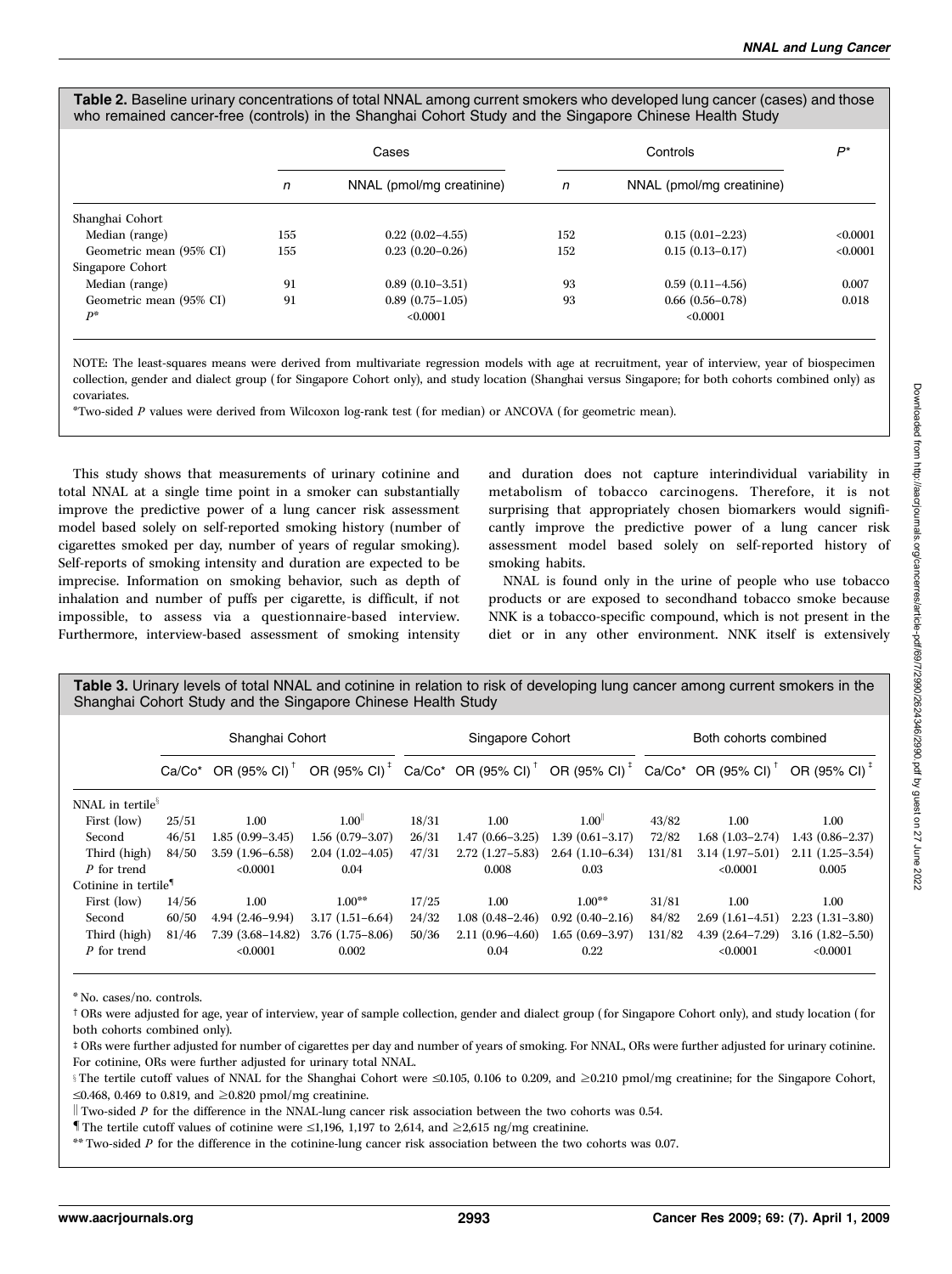Table 4. Joint effect of urinary total NNAL and cotinine levels on risk of developing lung cancer among current smokers in the Shanghai Cohort Study and the Singapore Chinese Health Study

| NNAL in tertile* |       | Cotinine in tertile*     |       |                          |              |                          |  |  |  |  |
|------------------|-------|--------------------------|-------|--------------------------|--------------|--------------------------|--|--|--|--|
|                  |       | First (Low)              |       | Second                   | Third (high) |                          |  |  |  |  |
|                  | Ca/Co | OR (95% CI) <sup>T</sup> | Ca/Co | OR (95% CI) <sup>‡</sup> | Ca/Co        | OR (95% CI) <sup>+</sup> |  |  |  |  |
| First (low)      | 9/47  | 1.00                     | 23/25 | $3.93(1.54 - 10.05)$     | 11/10        | $5.08(1.63 - 15.89)$     |  |  |  |  |
| Second           | 14/24 | $3.01(1.11-8.10)$        | 31/32 | $4.15(1.70-10.12)$       | 22/26        | $4.48(1.78-11.31)$       |  |  |  |  |
| Third (high)     | 8/10  | $3.41(1.03-11.25)$       | 30/25 | $5.58(2.25-13.84)$       | 93/46        | $8.47(3.69-19.46)$       |  |  |  |  |

\* See the tertile cutoff values of cotinine and NNAL in the footnote of Table 3.

<sup>†</sup> No. cases/no. controls.

 $\pm$  ORs were adjusted for age, year of interview, year of sample collection, gender and dialect group, study location (Shanghai versus Singapore), number of cigarettes smoked per day, and number of years of smoking.

metabolized and cannot be detected in urine. NNK has been classified as carcinogenic to humans (23).

Our results reveal that urinary total NNAL levels were >4-fold higher among smokers in Singapore than in Shanghai. One might wonder if the lower levels of total NNAL in Shanghai versus Singapore smokers were the result of degradation of NNAL in urine during storage. Shanghai samples were collected during 1986 to 1989, whereas the Singapore samples were collected during 1994 to 2005. We believe this is an unlikely scenario. Our experimental data have shown that total NNAL is stable for at least 4 years in urine samples stored at  $-20^{\circ}$ C. Further, mean total NNAL (0.74 pmol/mg creatinine) based on samples collected during the early phase of the Singapore Study (1994–1999) was comparable with that (0.65 pmol/mg creatinine) based on samples collected later (2000–2005;  $P = 0.70$ ). We speculate that the varying levels of urinary total NNAL between smokers in Shanghai versus Singapore may stem from the considerably lower concentrations of NNK in local Chinese brands (western, imported brands were unavailable in Shanghai during 1986–1989 when subjects were recruited into the cohort) relative to the western brands used by most smokers in Singapore (24).

Comparable with results of a prior study conducted in Norway (25), the present study showed an independent, positive association between urinary total cotinine and lung cancer risk. Cotinine is a major metabolite of nicotine. Nicotine is the major additive substance in tobacco smoke but it is not carcinogenic. Therefore, the urinary level of cotinine represents a separate (i.e., aside from self-reports of number of cigarettes/day) and objective measure of in vivo exposure to nicotine and cigarette smoke. The independent association between urinary total cotinine and lung cancer risk after adjustment for urinary total NNAL and smoking history supports the notion that compounds in tobacco smoke other than NNK also play a role in the development of lung cancer in smokers. As discussed above, there are at least 60 established carcinogens in cigarette smoke, including PAH and other volatile carcinogens. Strong evidence supports a major role for PAH as causes of lung cancer in smokers (4, 26, 27), although data linking specific PAH biomarkers to lung cancer risk in humans are lacking.

One of the strengths of the present study is that total NNAL was measured in urine samples collected years before cancer diagnosis, thereby ruling out the possibility of a spurious association due to smoking behavior changes in lung cancer patients close to their time of clinical diagnosis. There also is remarkable consistency within our study data. A positive NNAL-lung cancer association of comparable magnitude was observed in both Shanghai and Singapore subjects despite differences in the NNK content of cigarettes smoked.

There is evidence that a single measurement of urinary NNAL closely predicts the average level of NNAL measured over a much longer time period. Our recent study of >50 smokers who smoked 10 or more cigarettes per day over a 1-year period, with sampling every other month, showed relatively constant levels of total NNAL in urine, with an overall average coefficient of variation (CV) of  $27.8\%$  (SD of CV = 14.5%; ref. 28). This intraindividual longitudinal variation in urinary total NNAL over a 1-year period was relatively small compared with a 20-fold variation in total NNAL levels among those smokers (28).

Dietary risk or protective factors may confound the NNAL-lung cancer association (29). However, adjustment for urinary total isothiocyanates and serum  $\beta$ -cryptoxanthin, two dietary factors that are inversely related to lung cancer risk in our study population, did not materially alter the association between total NNAL and lung cancer risk (13, 17, 22).

In summary, using prospectively collected urine samples from participants of two Chinese cohorts, we showed a statistically significant, dose-dependent association between urinary total NNAL, a biomarker of NNK exposure, and increased risk of lung cancer among smokers with comparable smoking histories.

# Disclosure of Potential Conflicts of Interest

No potential conflicts of interest were disclosed.

## Acknowledgments

Received 11/12/08; revised 12/22/08; accepted 1/16/09; published OnlineFirst 3/24/09. Grant support: USPHS grants R01 CA43092 and R01 CA80205.

The costs of publication of this article were defrayed in part by the payment of page charges. This article must therefore be hereby marked *advertisement* in accordance with 18 U.S.C. Section 1734 solely to indicate this fact.

We thank Xue-Li Wang (Shanghai Cancer Institute) for supervising the fieldwork of the Shanghai Cohort Study, Siew-Hong Low (National University of Singapore) for supervising the fieldwork of the Singapore Chinese Health Study, and the Shanghai Cancer Registry and the Singapore Cancer Registries for assistance with identification of cancer outcomes in the Shanghai Cohort Study and in the Singapore Chinese Health Study, respectively.